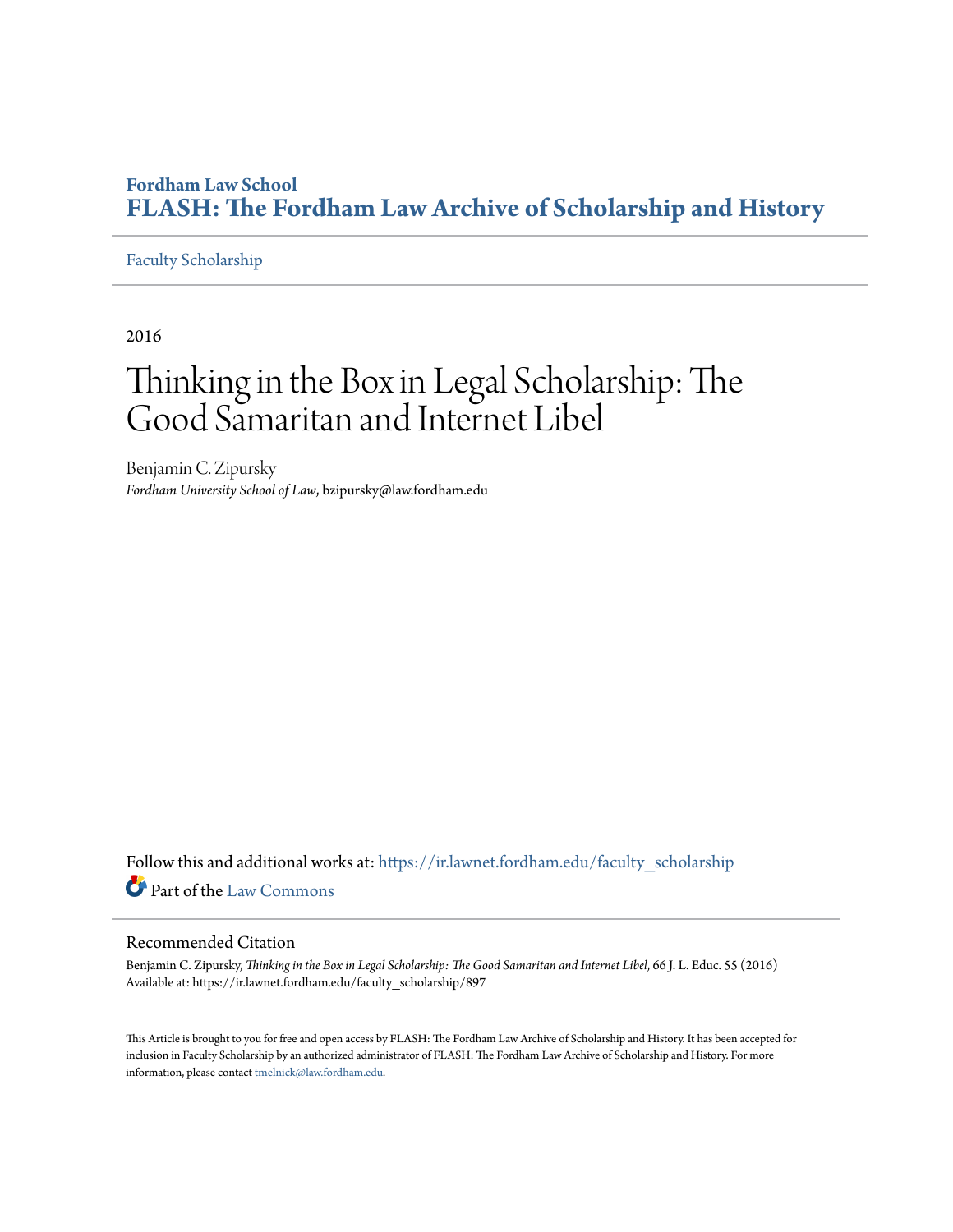## Thinking in the Box in Legal Scholarship: The Good Samaritan and Internet Libel

#### Benjamin C. Zipursky

Like most academics, we law professors pride ourselves on being able to think *out of the box*—to escape established or conventional trains of thought, to provide deep and unusual insights, and to develop theoretical perspectives in powerful ways that end up transforming the law for the betterment of society. I would venture to say that many of those who seek academic positions or tenure at top law schools virtually take it for granted that they are expected to aspire to scholarship that exhibits some of these attributes. This professional success norm (for lack of a better term) may be one reason for complaints like those of Chief Justice Roberts, who bemoaned the irrelevance of much of what law professors write;<sup>1</sup> academics who compete with one another to be further out of the box are at risk of becoming completely superfluous.

This essay is a defense of *in-the-box* thinking in legal scholarship. A small but growing movement of private law scholars has put forward an approach variously called "pragmatic conceptualism,"<sup>2</sup> "new private law,"<sup>3</sup> or "the new doctrinalism."4 We advocate the importance of serious doctrinal analysis *within* the perspective occupied by the common law. The approach is, in important respects, *both* theoretical and doctrinal. It aims to absorb the work of multidisciplinary legal scholars rather than rejecting it. Nonetheless, new

**Benjamin C. Zipursky** is a Professor of Law and the James H. Quinn '49 Chair in Legal Ethics, at Fordham University School of Law. He is grateful to Nestor Davidson, Matthew Diller, Clare Huntington, Kathleen M. O'Neill, and Robin West for helpful comments on a previous draft.

- 1. See Law Prof. Ifill Challenges Chief Justice Roberts' Take on Academic Scholarship, ACS BLOG (July 4, 2011), http://www.acslaw.org/acsblog/law-prof-ifill-challenges-chief-justice-roberts%E2%80%99take-on-academic-scholarship (quoting Chief Justice Roberts as saying "Pick up a copy of any law review that you see and the first article is likely to be, you know, the influence of Immanuel Kant on evidentiary approaches in 18th-century Bulgaria, or something, which I'm sure was of great interest to the academic that wrote it, but isn't of much help to the bar.").
- 2. Benjamin C. Zipursky, *Pragmatic Conceptualism*, 6 LEGAL THEORY 457 (2000).
- 3. John C.P. Goldberg, *Introduction: Pragmatism and Private Law*, 125 HARV. L. REV. 1640 (2012).
- 4. Shyamkrishna Balganesh, *The Constraint of Legal Doctrine*, 163 U. PA. L. REV. 1843, 1857 (2015).

Journal of Legal Education, Volume 66, Number 1 (Autumn 2016)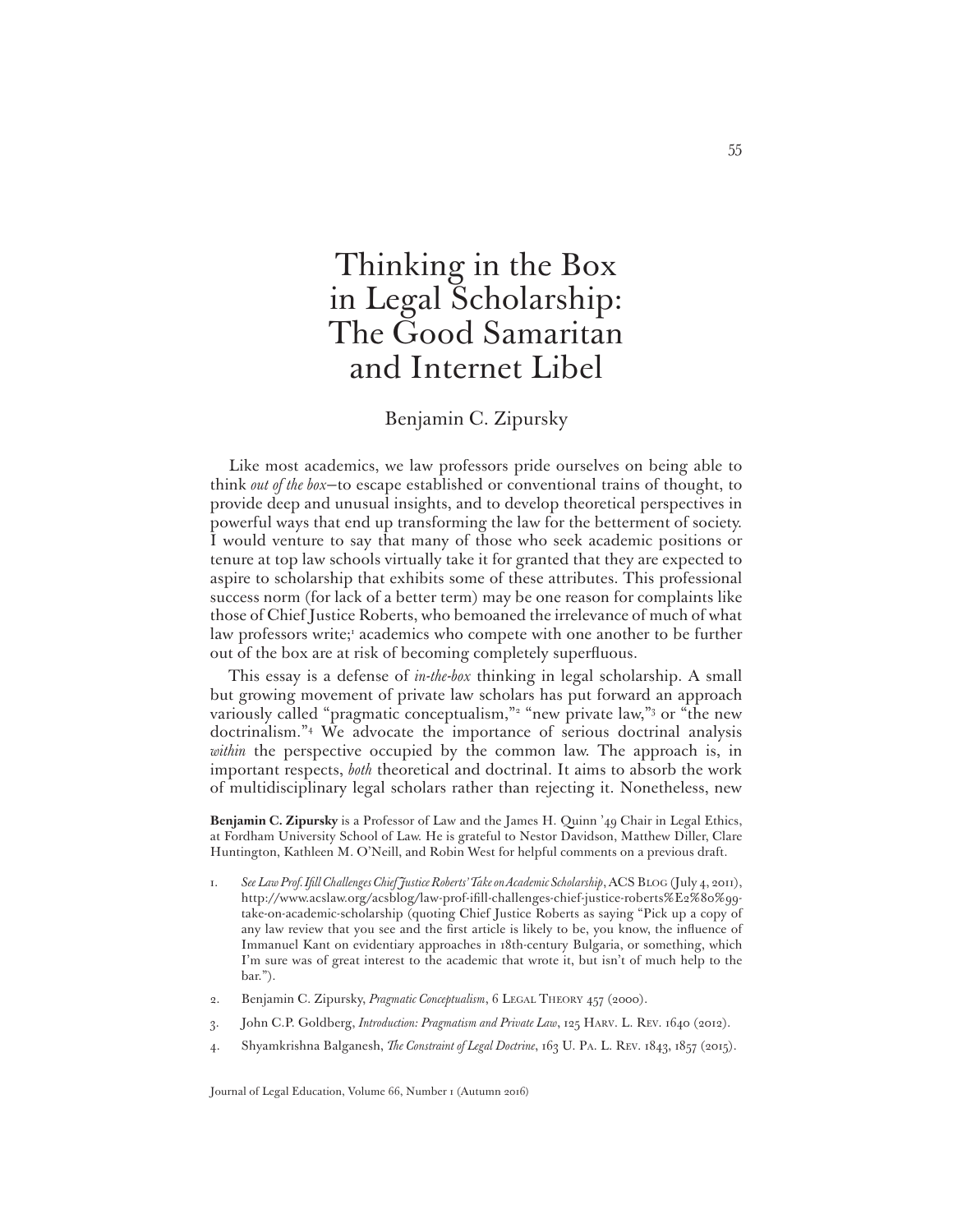private law theorists—myself included—have often treated twentieth-century legal realists as their antagonists. It is worth saying a few words about why.

Legal realism has many strands, and it was of course first developed in part to make legal scholarship *more* useful by adding valuable knowledge from within the social sciences. At least one broad theme within legal realism, however, was far more negative and critical. Oliver Wendell Holmes, Jr., the grandfather of the jurisprudential movement, believed that the language of the common law needed to be washed with "cynical acid."5 Anticipating not only legal realism, but whole movements in the philosophy of language and the philosophy of science (which fall under the rubric "verificationism"<sup>6</sup>), Holmes insisted on a reductive approach to the statements about whether a given legal right or legal duty existed: "[A] legal duty so called is nothing but a prediction that if a man does or omits certain things he will be made to suffer in this or that way by judgment of the court; and so of a legal right."7 On this view, statements about law are not only *illuminated* by empirical claims about human behavior, they are actually *constituted* by such empirical claims. Holmes was saying that—at least within the common law (which does not rely upon legislative commands)—to say that some legal duty exists is actually to make an empirical claim about how various legal actors (e.g., courts) are likely to behave.

The critical and reductive edge of legal realism was pushed much further in the 1970s, 1980s, and 1990s by the critical legal studies movement and law and economics alike.8 The reason is straightforward: To the degree that the meaning of legal words and concepts is deemed indeterminate and manipulable, it appears both at best pointless and at worst fraudulent for professors to claim to have found answers to legal problems in the terms of the law itself. And to the degree that legal statements are really about human behavior, expertise in law should come from expertise in the sciences of human behavior social science, including economics. In this way, those who want to make a worthwhile contribution to legal scholarship are moved to think outside of the terms of the law itself—outside of the box.

From my concededly armchair vantage point, what I called the "professional success norm" has combined with the ascent of a critical form of legal realism to form a legal academic culture in which doctrinal legal scholarship has been treated as intrinsically second rate. Like the professional success norm, the influx of Ph.D. economists, historians, philosophers (of which I am one), and political science professors over the past few decades has been both a product

- 5. Oliver Wendell Holmes, *The Path of the Law*, 10 HARV. L. REV. 458, 462 (1897).
- 6. John C.P. Goldberg & Benjamin C. Zipursky, *The Moral of* MacPherson, 146 U. PA. L. REV. 1733, 1733 (1998) (describing aspects of Holmes's views that resemble verificationism). See *generally* Rudolf Carnap, *The Rejection of Metaphysics*, *in* PHILOSOPHY AND LOGICAL SYNTAX 9 (1935) (putting forward verificationist criterion of meaning, and rejecting metaphysics and ethics as meaningless).
- 7. Holmes, *supra* note 5, at 461.
- 8. *See* Goldberg, *supra* note 3 (displaying connection among American legal realism, critical legal studies, and law and economics).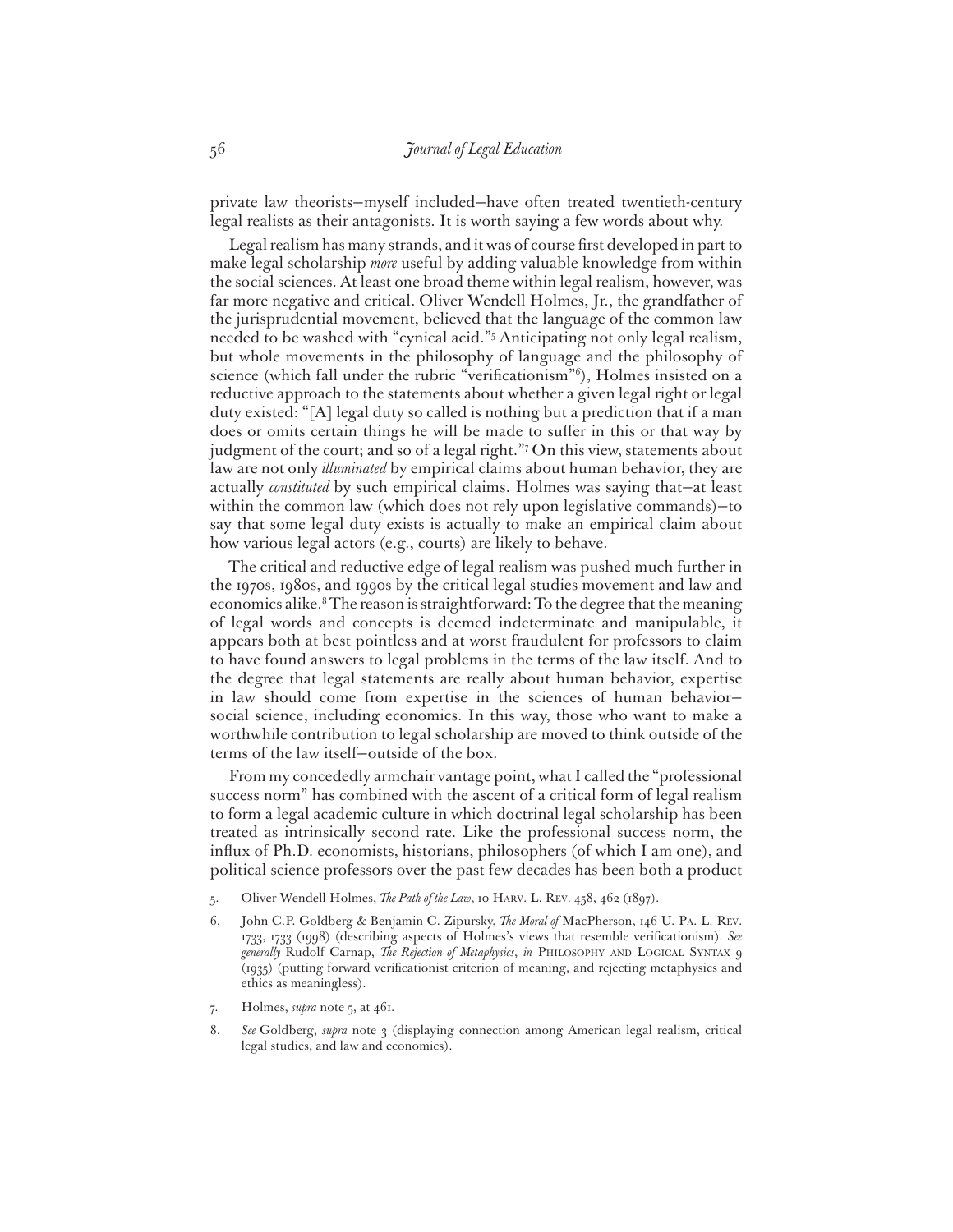and a cause of the move away from scholarly doctrinal analysis. Add to this the struggle of law schools for respect within the universities, and one begins to see how in-the-box legal analysis might have fallen from grace as a form of serious scholarship.

While there is much to be said for interdisciplinary legal scholarship and for out-of-the-box legal thinking—indeed, they are part of the legal academy's critical role—this is hardly all there is for a law professor to write or to think about. Assertions of doctrinal indeterminacy by realists and their academic descendants tend to be wildly overinflated, and the foundation of such jurisprudential views has been subjected to unrelenting criticism.9 I shall suggest below that doctrinal scholarship—in-the-box thinking in law by legal academics—also has a vital critical role to play.

I want to illustrate my point by focusing on an example of law professors failing to provide "in-the-box" analysis of an important legal issue.<sup>10</sup> In 1996, Congress included in its Communications Decency Act ("CDA") a provision that protects some defendants from liability for defamatory statements on the Internet.<sup>11</sup> In my view, courts have almost uniformly misinterpreted the scope of the CDA as eliminating libel law's *republication rule*<sup>12</sup> and thereby dramatically reducing liability for defamation that happens to occur through the Internet. This error, I believe, stems largely from a failure to take legal doctrine seriously. Despite a barrage of law review literature on CDA § 230,13 no one seems to have pointed out that CDA § 230 actually has nothing to do with the republication rule.

*Jones v. Dirty World Entertainment Recordings LLC*14 is representative of how Internet defamation law is now understood by a range of legal actors. The principal defendant in that case was Nik Richie, the owner and operator of the website thedirty.com.<sup>15</sup> Members of the public are invited and encouraged to send him nasty and pornographic statements and pictures about private

- 9. Most famously, in H.L.A. HART, THE CONCEPT OF LAW (2d ed. 1994).
- 10. I provide a more in-depth account of how courts have misunderstood the protection offered by the Communications Decency Act in Benjamin C. Zipursky, *The Monsanto Lecture*: *Online Defamation, Legal Concepts, and the Good Samaritan*, 50 VALPARAISO L. REV. \_\_ (2016) (forthcoming).
- 11. Communications Decency Act of 1996, Pub. L. 104-104, 110 Stat. 137 (codified as amended at 47 U.S.C. § 230 (2012)).
- 12. RESTATEMENT (SECOND) OF TORTS § 578 (AM. L. INST. 1977) ("Except as to those who only deliver or transmit defamation published by a third person, one who repeats or otherwise republishes defamatory matter is subject to liability as if he had originally published it"); Flowers v. Carville, 310 F.3d 1118, 1128 (9th Cir. 2002) (applying republication rule).
- 13. *See sources cited at* Center for Law and Information Policy at Fordham Law School, *Section 230 of the Communications Decency Act: A Survey of the Legal Literature and Reform Proposals* 22-35 (April 25 2012) (surveying scholarly literature critical of CDA 230).
- 14. Jones v. Dirty World Entm't Recordings LLC, 755 F.3d 398 (6th Cir. 2014).
- 15. *Id*. at 401.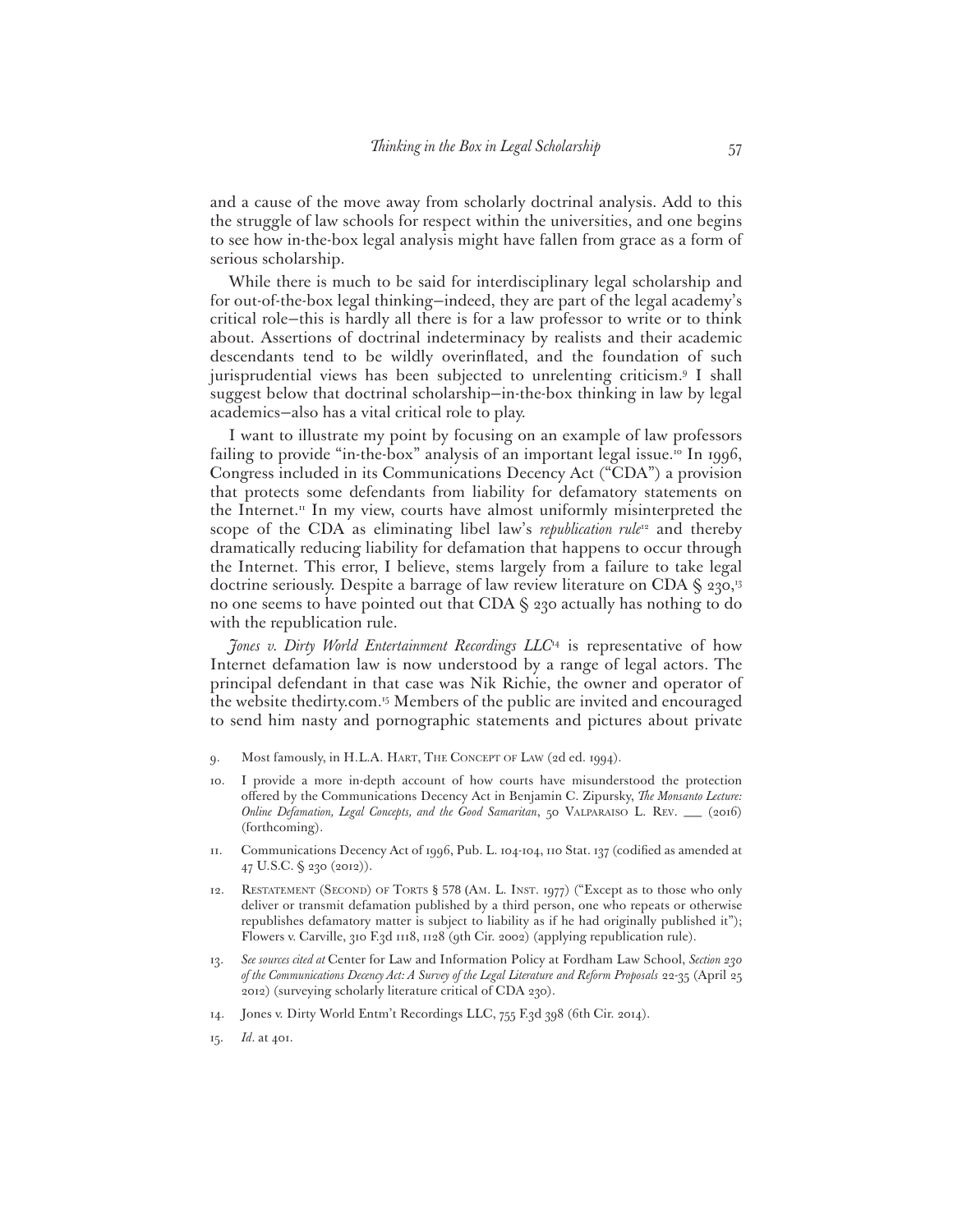individuals.16 Richie selects among them and then posts some prominently on his website, typically adding some kind of commentary.17 The website, like many others of this nature, has been very popular. The plaintiff was a major league football cheerleader who sued Richie and the LLC owner of the website because of statements that she had a venereal disease and that she had slept with every single member of the Cincinnati Bengals.<sup>18</sup> The District Court rejected Richie's argument that he was protected by the CDA, reasoning that Richie's soliciting of (and commenting upon) materials disqualified him from statutory immunity as a neutral republisher of the contributor's defamatory posting.19

Following the great majority of courts, the Sixth Circuit ruled that the key question was whether Richie's additions were themselves defamatory in an independent way; after answering this in the negative, the court ruled that Richie's CDA defense warranted summary judgment for the defendant.<sup>20</sup> Richie's website is but one example of a massive online industry that is profoundly misogynistic and invasive of women's ordinary lives—an industry that is now regarded as largely beyond regulation.21

A tacit premise of the Sixth Circuit's entire analysis was that—under the CDA—Richie could not be held liable for the simple reposting of his contributors' defamatory statements. In this, the Sixth Circuit followed the Ninth Circuit, $2^2$  the California Supreme Court, $2^3$  and the New York Court of Appeals.24 All of them have derived this conclusion from the following statutory text in § 230(c): "No provider or user of an interactive computer service shall be treated as the publisher or speaker of any information provided by another information content provider."25 Richie was the user of an interactive computer service provider, and imposing liability on him for posting his anonymous submitter's posts would be treating him as the publisher of information provided by another content provider. Although a number of early commentators were undaunted by this statutory language, $26$ courts have almost uniformly adhered to it over the past fifteen years. Even

- 16. *Id*. at 402-03.
- 17. *Id*. at 403.
- 18. *Id*.
- 19. *Id*. at 405; Jones v. Dirty World Entm't Recordings, LLC*,* 840 F. Supp.2d 1008, 1010–13 (E.D. Ky. 2012).
- 20. *Jones*, 755 F.3d at 1415.
- 21. DANIELLE CITRON, HATE CRIMES IN CYBERSPACE (2014).
- 22. Batzel v. Smith, 333 F.3d 1018 (9th Cir. 2003).
- 23. Barrett v. Rosenthal, 146 P.3d 510 (Cal. 2006).
- 24. Shiamili v. Real Estate Grp. of N.Y., Inc., 952 N.E.2d 1011 (N.Y. 2011).
- 25. Communications Decency Act, 47 U.S.C. § 230(c)(1) (2012).
- 26. *See, e.g*., Susan Freiwald, *Comparative Institutional Analysis in Cyberspace: the Case of Intermediary Liability for Defamation*, 14 HARV. J.L. & TECH. 569. 591 (2001).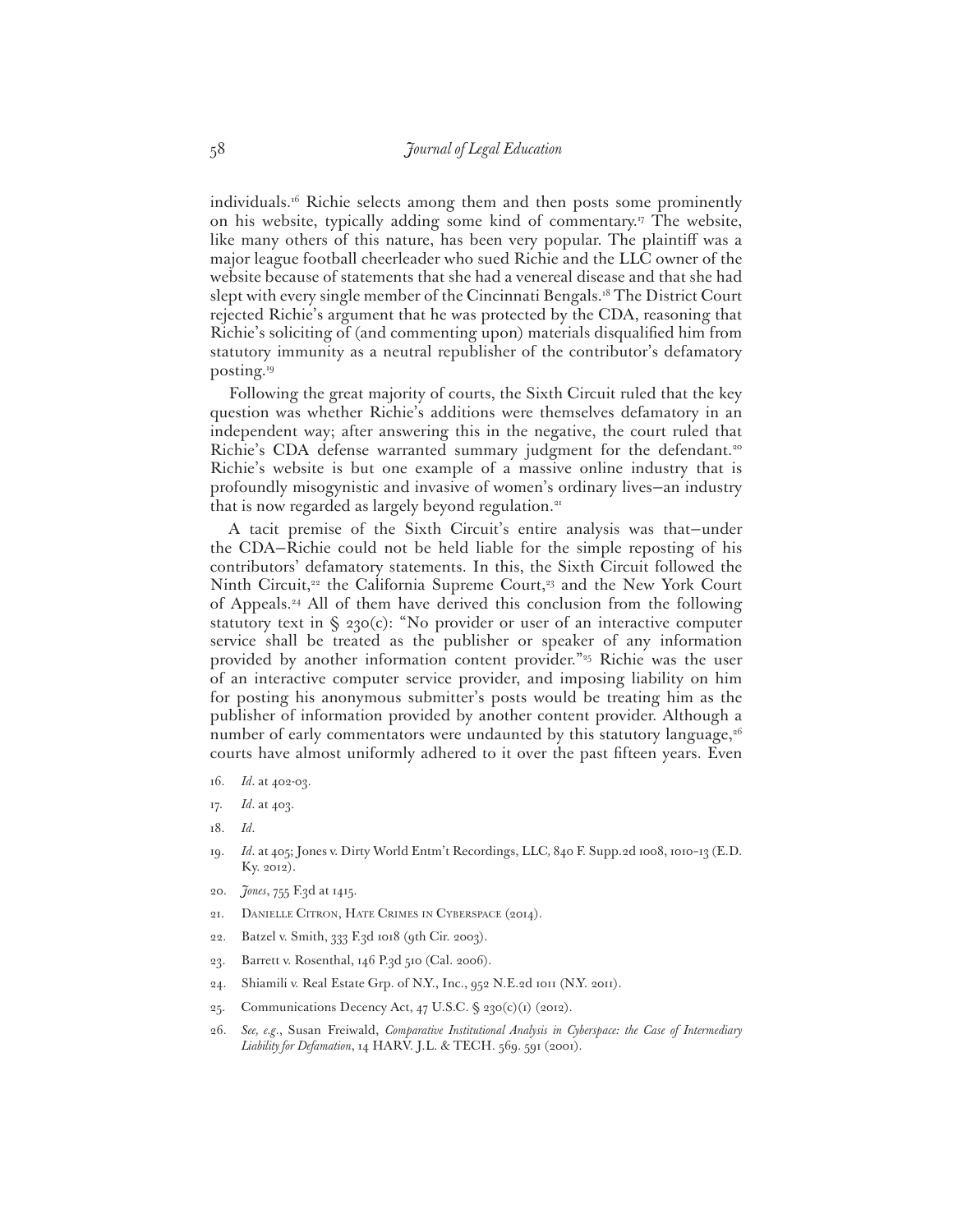commentators hostile to the CDA today seem to acquiesce in this reading, and therefore call for amendment of the statute.<sup>27</sup>

Having taught libel law for more than twenty years, having read the case law, having seen how other legal systems treat Internet libel, and having closely examined the history of CDA  $\S$  230, I find it stunning that CDA  $\S$ 230 has been so interpreted—often by widely admired judges. In my view, this is a blunder. The principal point of CDA § 230 was to protect online service providers like AOL from liability for being a passive conduit or for failure to remove defamatory postings by others.<sup>28</sup> The common law of libel contains a potentially aggressive edge that was rightly perceived, in the early 1990s, to have the potentiality to wreak havoc on Internet service providers by forcing upon them liability for failure to remove third parties' defamatory postings, or perhaps even liability for being a conduit of defamatory postings. Because the problem was not just limited to actual Internet service providers, but to bulletin board operators, website owners, and others, Congress inserted broader language "no provider *or user* of an interactive computer service."29

In uncontroverted and explicit legislative history, Congress indicated that there was a particular case that triggered great concern—*Stratton Oakmont v. Prodigy*. 30 In a legal environment full of uncertainty over whether ISPs would face liability for serving as conduits of defamatory statements or for failure to remove them, a New York trial judge ruled that since the ISP Prodigy expressly undertook to engage in censorship and filtering, it should indeed be held responsible for defamatory postings that appeared through its service, even if it did not itself post them.31 The online service industry went ballistic, and told Congress both that: (a) trying to monitor everything others posted at peril of liability was unreasonable, and risked a problem of overcensorship; and (b) selectively imposing liability on those ISPs that undertook to censor for families was doubly misguided, because it would remove the incentive to make good-faith efforts to monitor for obscenity.<sup>32</sup>

Congress expressly accepted both arguments,<sup>33</sup> and crafted CDA  $\S$  230 in response. Section  $230(c)$ 's first subsection essentially says that what someone

- 27. *See, e.g.*, CITRON, *supra* note 21.
- 28. I defend this claim at greater length below. *See also* Zipursky, *supra* note 10.
- 29. 47 U.S.C.  $\frac{6}{7}$  230(c)(1).
- 30. *See* H.R. CONF. REP. 104-458, H.R. Conf. Rep. No. 458, 104TH Cong., 2ND Sess., 1996 WL 46795, 1996 U.S.C.C.A.N. 10 (Leg.Hist.) \*\* 124, \*\* 207-08, P.L. 104-104 (stating that "one of the specific purposes of this section is to overrule" Stratton Oakmont, Inc. v. Prodigy Servs. Co., 1995 WL 323710 (N.Y. Sup. Ct. Nassau Co. 1995)).
- 31. 1995 WL 323710, at \*6.
- 32. *See* 141 Cong. Rec. H8460-01 (1995) (testimony of Rep. Chris Cox).
- 33. *See supra* note 30; *see also* Zeran v. Am. Online, Inc., 129 F.3d 327 (4th Cir. 1997). (describing legislative history).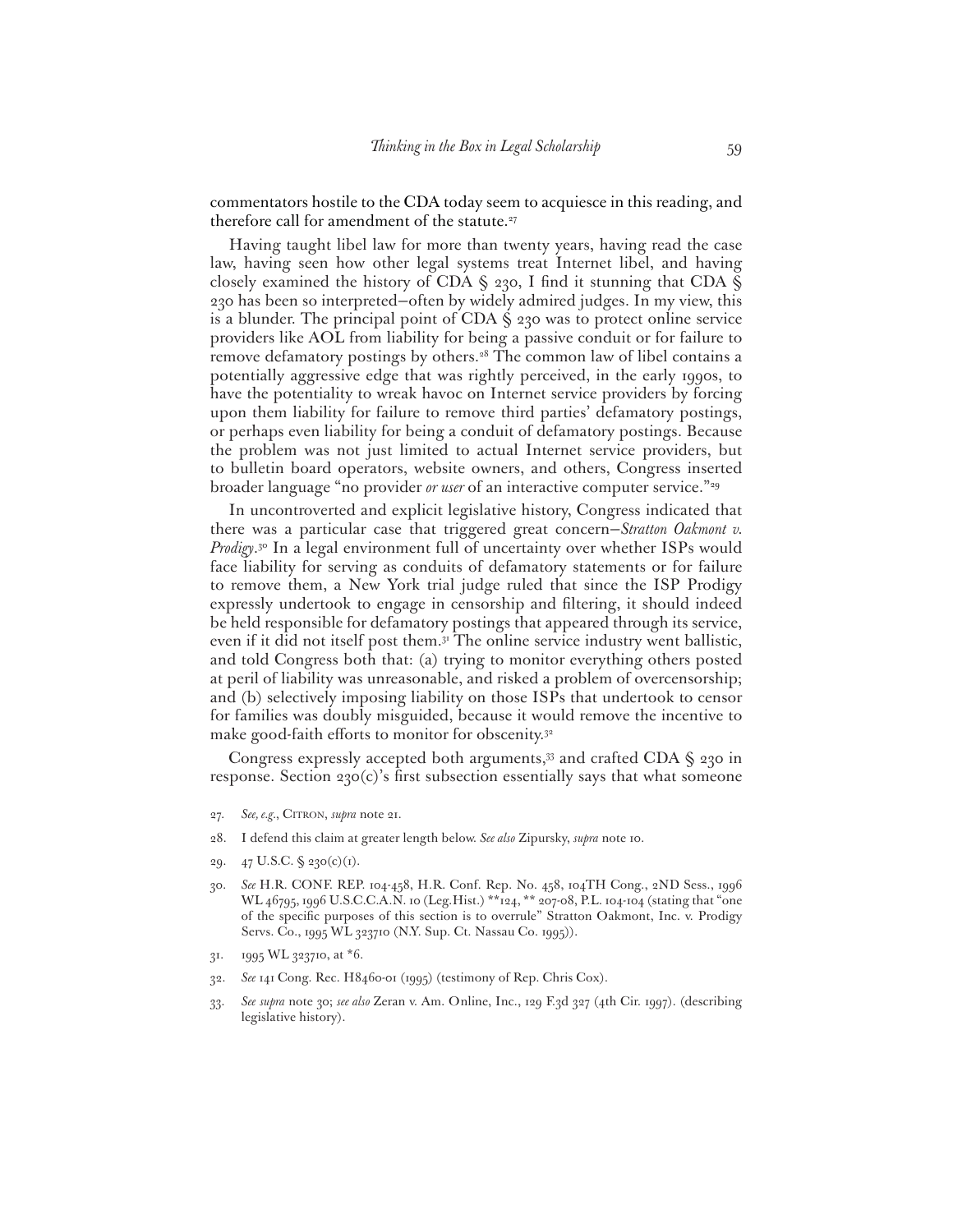else posted about a plaintiff cannot be the basis for liability for an Internet service provider.34 Its second section says that volunteering in good faith to censor or filter cannot be a basis for imposing liability, either.<sup>35</sup> The big picture is that no one is going to face liability for being a passive conduit or for failure to remove.

The CDA's title-it is literally labeled a "good Samaritan" statute $36$ -clues us in to the fact that we should view it in terms of the good Samaritans we teach students about in first-year torts, and the "good Samaritan" statutes every state has passed to protect such persons.37 Recall how such statutes work. Negligence law has broad nonfeasance doctrine that says there is no affirmative duty to protect or rescue others from potential harm generated by a third party (or nature). A qualification built into the common law of torts is that those who undertake to rescue or protect the plaintiff do have an affirmative duty and will face liability for failing to use reasonable care to comply with that duty. Concerned that physicians or medical personnel or laypersons will be discouraged by this legal structure from volunteering to help persons injured in emergencies on the road, states have passed "good Samaritan" statutes that alter the common law rule by saying that such undertakings will not trigger negligence liability, so long as the volunteer (good Samaritan) acted in good faith.

Congress was clearly aiming to fix what it saw as a parallel problem. Drawing from its experience with *Stratton Oakmont* and an earlier New York case from the Southern District of New York (*Cubby v. Compuserve*38), Congress envisioned a state whose tort law: (a) treated ISPs and ISP users as having no affirmative duties to protect others' reputations from the harmful postings of third parties; but (b) imposed an affirmative duty on those ISPs that undertook to protect third parties by censoring and filtering obscene or defamatory materials. The clearest point of the CDA is that a state *may not impose an affirmative duty* upon those who undertake to protect others' reputations in this manner. CDA  $\zeta$  230(c)(2) quite plainly says that those who undertake to censor and filter voluntarily shall be protected as good Samaritans:

No provider or user of an interactive computer service shall be held liable on account of—

(A) any action voluntarily taken in good faith to restrict access to or availability of material that the provider or user considers to be obscene, lewd, lascivious, filthy, excessively violent, harassing, or otherwise objectionable, whether or not such material is constitutionally protected; or

- 34. 47 U.S.C. § 230(c)(1).
- 35. 47 U.S.C.  $\frac{6}{9}$  230(c)(2).
- 36. 47 U.S.C. § 230(c). The full title of this subsection is **"**Protection for 'Good Samaritan' blocking and screening of offensive material."
- 37. DAN B. DOBBS, PAUL T. HAYDEN & ELLEN M. BUBLICK, THE LAW OF TORTS § 312 (2d ed. 2011).
- 38. Cubby, Inc. v. CompuServe, Inc., 776 F. Supp. 135 (S.D.N.Y. 1991).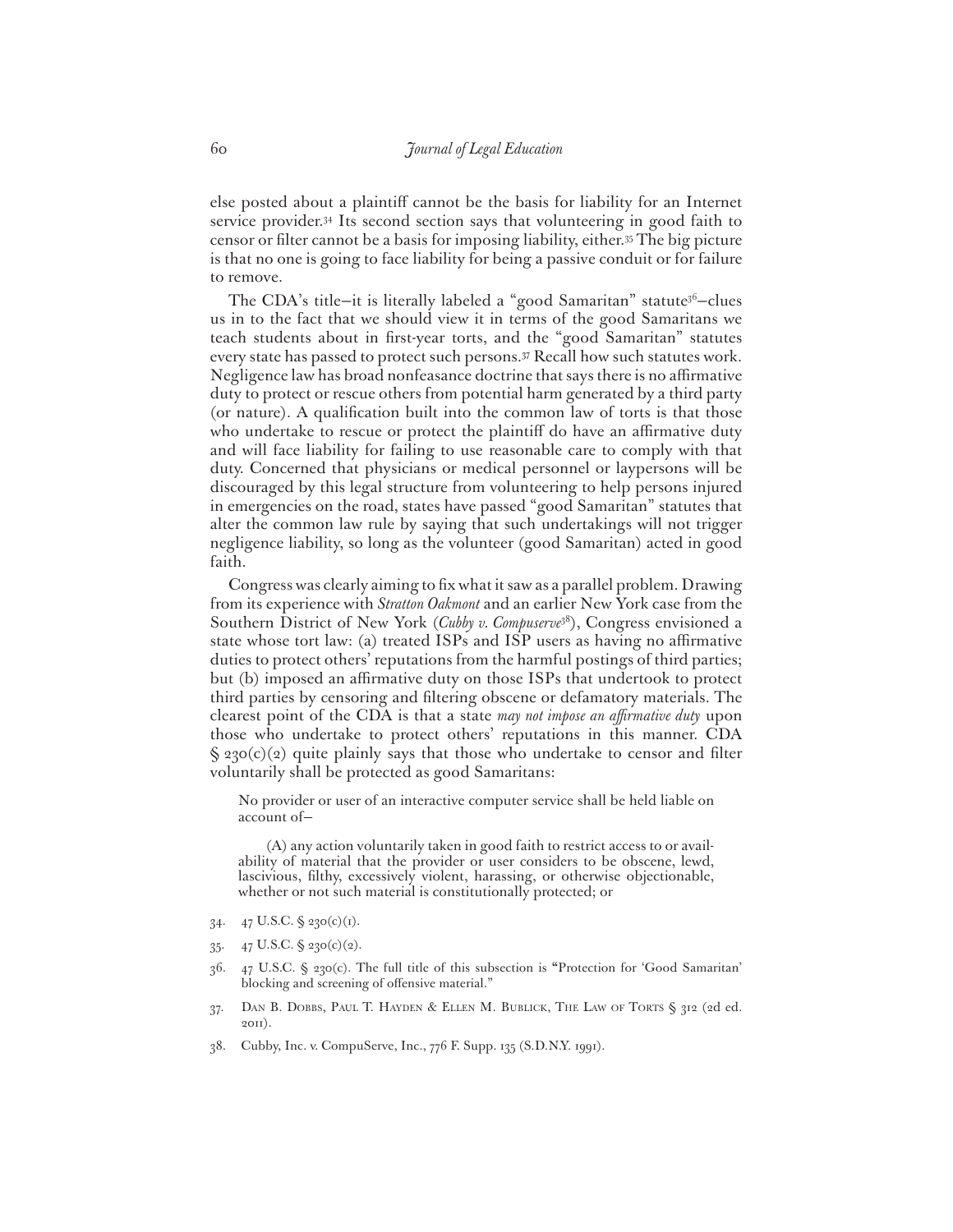(B) any action taken to enable or make available to information content providers or others the technical means to restrict access to material described in paragraph (1).39

As in first-year torts, that means that defendants shall not be treated as acquiring affirmative duties to remove defamatory postings merely by virtue of a good-faith effort to protect others.

Although  $\zeta$  230(c) interpretation is somewhat more difficult when we look at its first section, it is nevertheless fairly clear in context. Here is how it reads:

(1) Treatment of publisher or speaker

No provider or user of an interactive computer service shall be treated as the publisher or speaker of any information provided by another information content provider. 40

Think again of *Stratton Oakmont*. The New York court treated Stratton Oakmont as a publisher of the statements that a third party posted on a bulletin board through Prodigy: it held that Stratton Oakmont could be held liable as if it had published the statements (in the traditional sense), by virtue of the fact that Prodigy was the medium through which the statements appeared, and by virtue of the fact that Prodigy (and the individual whom Prodigy hired to monitor the website) had the capacity to remove it.<sup>41</sup> CDA  $\zeta$  230(c) (1) essentially forbids courts from doing this. It makes sense that this section precedes the one that plainly contains a version of a good Samaritan rule, for it lays down a basic rule stating that ISPs (and others) do not have responsibility for protecting persons against the publications by others through the ISP. This is analogous to laying down a basic rule in negligence law for emergencies, that there is no duty to protect others from outside harm. Then subsection (2) of § 230(c) says the rule is not altered by an undertaking to protect, so long as there is good faith.42

Appellate courts today have completely missed this reading.43 Under the withering arguments of a talented First Amendment defense bar, they have read this section to eliminate a basic rule of defamation law—the republication rule.44 This rule says that defendants who take something someone else told them and restate it in published words or disseminate it widely cannot take shelter in the fact that they were just quoting someone else or repeating what they said.45 The reasons for the republication rule are obvious. Not only is republication a voluntary act itself, and not only does it amplify the damage

- 39. 47 U.S.C. § 230(c)(2).
- 40. 47 U.S.C.  $\frac{6}{3}$  230(c)(1).
- 41. Stratton Oakmont, Inc. v. Prodigy Servs. Co., 1995 WL 323710, at \*6 (N.Y. Sup. Ct. Nassau Co. 1995).
- 42.  $47$  U.S.C. § 230(c)(2)(A) ("any action voluntarily taken in good faith").
- 43. *See*, *e.g*., *Barrett, supra* note 23, at 513-14 (overlooking any basis for active/passive distinction).
- 44. 1 RODNEY A SMOLLA, LAW OF DEFAMATION § 4:87 (2d ed. 2001).
- 45. *Id*.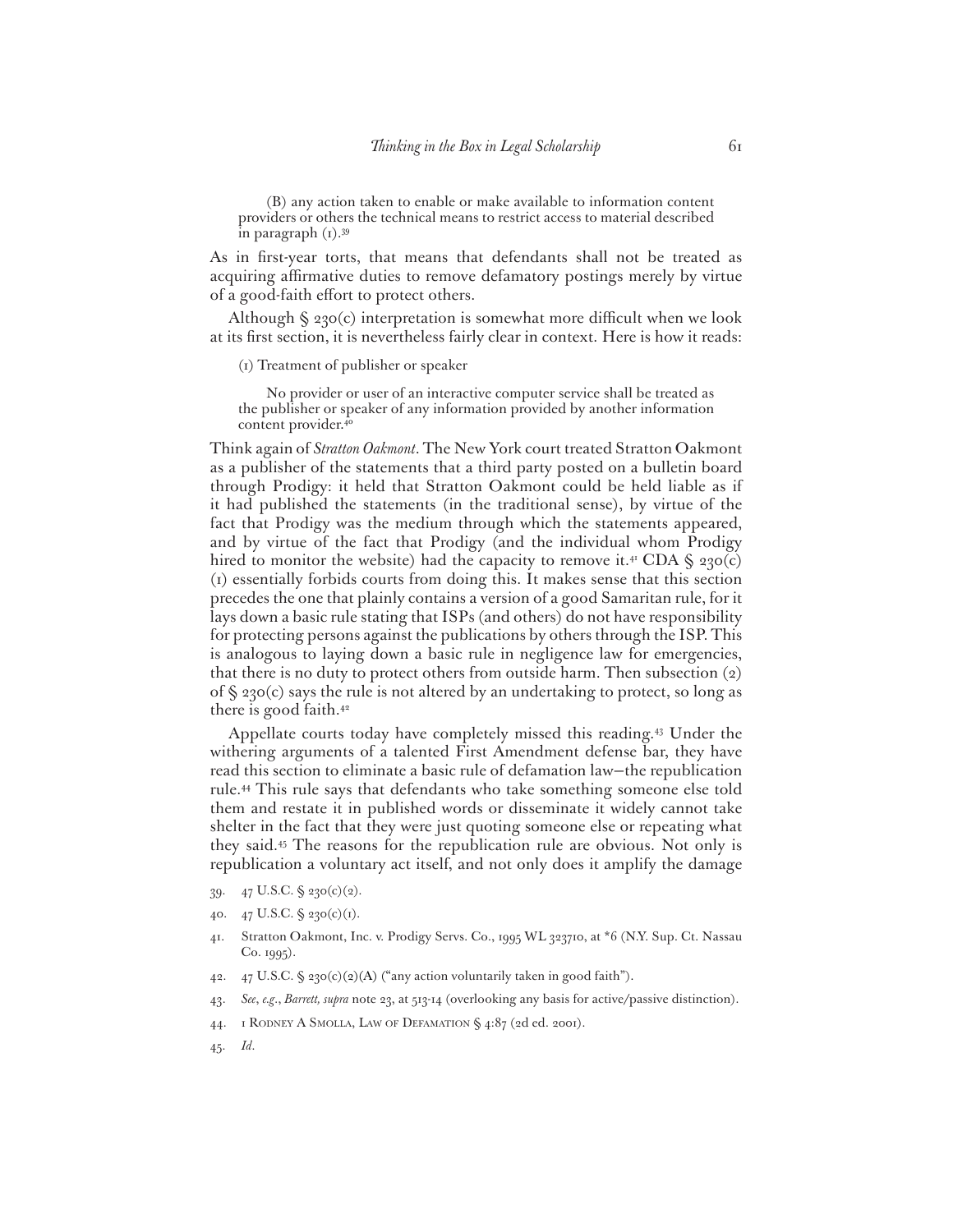to an extraordinary degree, it is also one of many "I wasn't born yesterday" principles in our legal system—for we know that the world of defamers will typically find a way to make their damaging statements by putting the words in someone else's mouth. Common law, statutory law, and constitutional law have all found ways of trimming the edges of the republication rule for certain important contexts (e.g., a newspaper reporting what town council members actually said at a public meeting). $4^6$  But the core of the rule remains intact throughout American defamation law, except in the case of the Internet, where  $\zeta$  230(c) has been used to battle against it.

There is simply no evidence (other than this misreading of the text) that Congress intended to get rid of the republication rule, and doing so would have been quite bizarre. Imagine that a private detective maliciously emailed the board of directors of an ISP that the company's CFO was a rapist, and the ISP chose to post the malicious email on its website, knowing it was false. Under the republication rule reading of CDA  $\S$  230(c)(1), there is no liability. Creating such a policy has nothing whatsoever to do with *Stratton Oakmont* or the monitoring fears that Congress expressly placed in the statute. The problem in that case was essentially the very opposite: ISPs and users were being held liable for failure to remove or censor something, as if they had actually posted it themselves. CDA § 230 prohibited courts from equating the passive-conduit or would-be censor role with the role of someone who actually published the statement.

My basic point about CDA  $\S$  230 is this: A distinction exists between eliminating affirmative duties to remove content and limiting conduit liability for ISPs and those working with them, on the one hand, and eliminating the republication rule for the Internet, on the other. Amazingly, I have not located a single legal commentator who has made this point.

CDA § 230 is but one example of cases in which courts have been left in the dark on challenging questions in the law of torts.<sup>47</sup> Getting real in all of these cases means coming to understand how the law works—*thinking well in the box*, not just out of the box. The box is not value-free and it is not impermeable, but there is nonetheless a lot to know about what is in it and how to use it. And—as I hope my Internet libel example illustrated—it makes a difference in the real world whether the law is or is not well-understood in these terms. Defamation law aims to protect people against a variety of wrongs, and a misreading of CDA § 230 has shorn away much of that protection, while simultaneously fostering a profoundly misogynistic medium in the Internet. Judges and lawyers are moving in the wrong direction on CDA interpretation *not (or not only) because they do not see the policy consequences or because they evaluate these* 

<sup>46.</sup> RESTATEMENT (SECOND) OF TORTS § 611 ("Report of Official Proceedings or Public Meeting").

<sup>47.</sup> *Cf*. John C.P. Goldberg & Benjamin C. Zipursky, *Civil Recourse Defended: A Reply to Posner, Calabresi, Rustad, Chamallas, and Robinette*, 88 IND. L. REV. 569, 579, 585-91(2013) (describing array of doctrinal problems to which pragmatic conceptualist methodology and civil recourse theory have been applied, and claiming more such analysis is necessary).